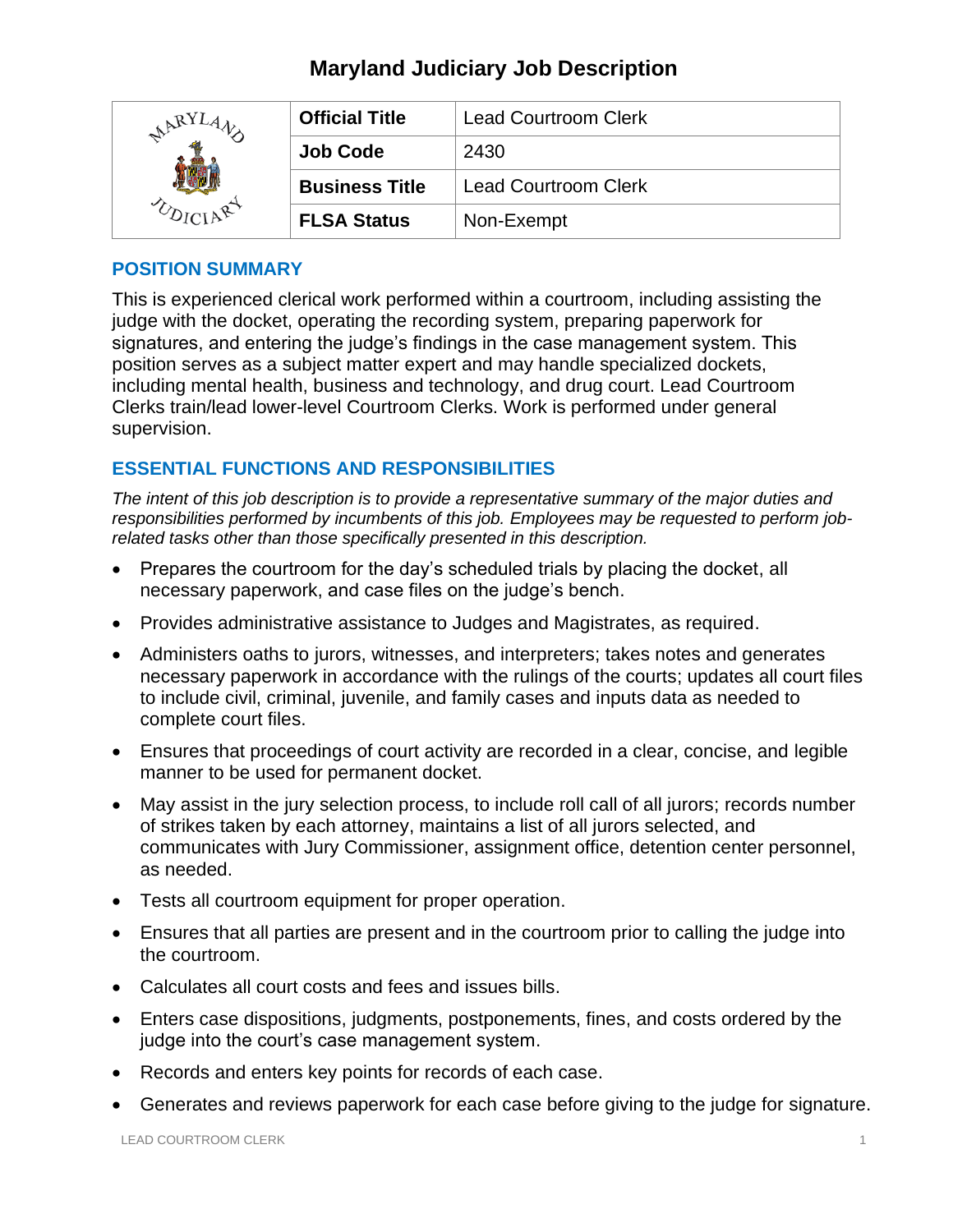- Prepares all necessary paperwork, such as probation forms, restitution forms, fingerprint forms, community service forms, deferred payment forms, judgment sheets, commitments, and releases.
- Assembles and forwards paperwork completed during court to the appropriate agency, e.g. Parole and Probation, Detention Centers, Law Enforcement Agencies, Sheriff's Office, depending on action required.
- Generates and verifies end of session reports for bail reviews.
- Reviews case files for accuracy, completeness, and required signatures.
- Balances all monies from each court session with docket sheets and trial balance sheets.
- Records judge's bench time on proper form.
- Processes transcript requests.
- Assists with other clerical functions when not assigned to the courtroom.
- May require unscheduled overtime, as required.

## **MINIMUM QUALIFICATIONS**

#### **Education and Experience**

- High school diploma (or GED equivalent).
- Three (3) years of work experience in court operations, or in the fields of criminal justice, parole and probation, legal, or financial services, to include one (1) year as a Courtroom Clerk.

#### **Note:**

- A Bachelor's Degree may substitute one (1) year of required work experience.
- A Paralegal/Associates Degree or 60 college credits may substitute one (1) year of required work experience.
- A Paralegal Certificate may substitute one (1) year of required work experience.

## **KNOWLEDGE, SKILLS, AND ABILITIES**

#### **Knowledge of:**

- Court forms, practices, procedures, protocols, systems, and equipment required to support the specialized work of the assigned unit(s).
- Legal terminology and court procedures.
- Judicial policies, procedures, and forms.
- Basic English and arithmetic to include, but not limited to, spelling, punctuation, addition, subtraction, multiplication, and division.

#### **Skill in:**

• Operation of recording equipment, computer terminals, and related software.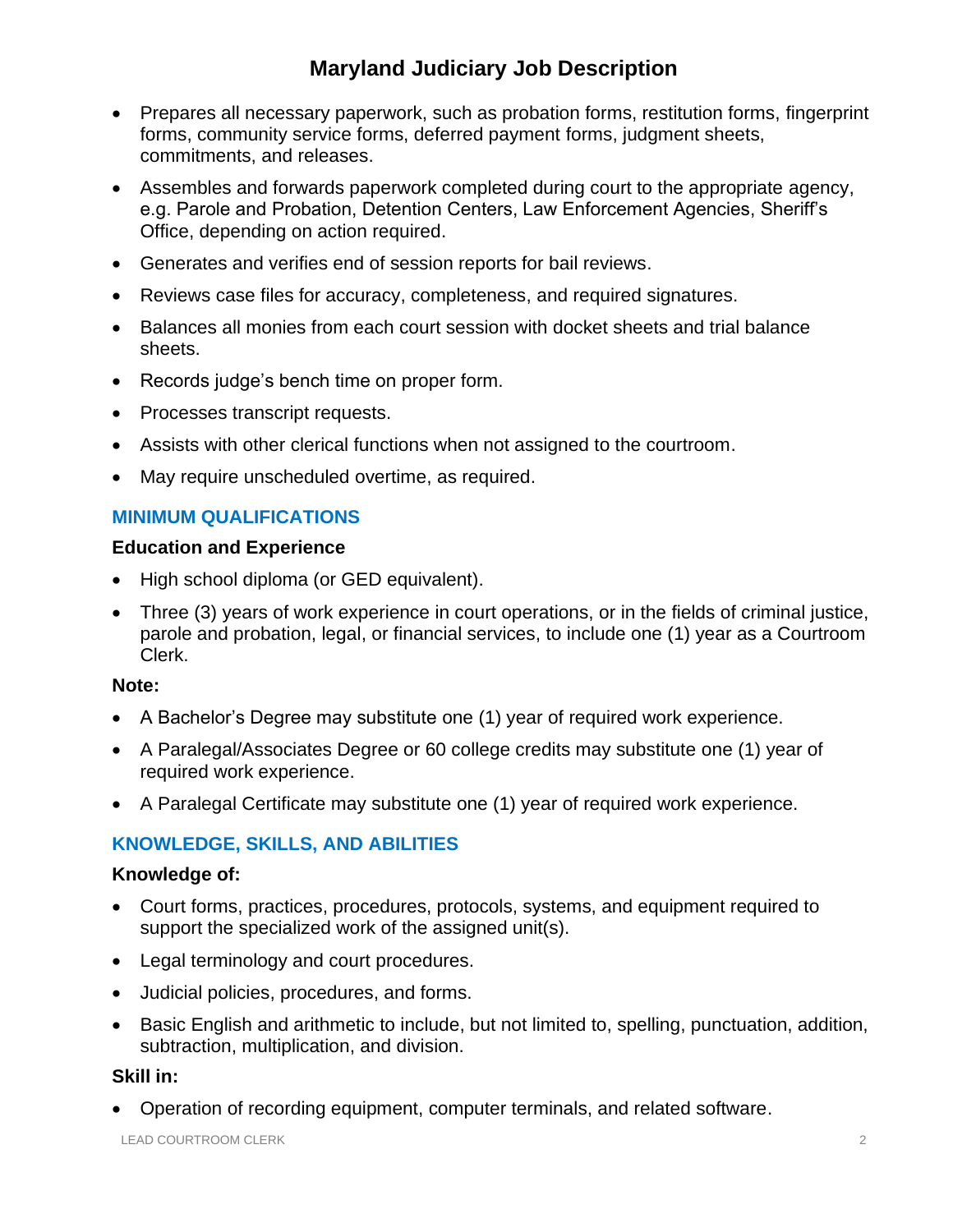- Typing on a personal computer.
- Managing priorities to meet critical deadlines while multitasking.

### **Ability to:**

- Assist, guide, and direct others.
- Make work decisions in accordance with laws, regulations, rules, and Judiciary policies and procedures.
- Apply job-related terminology, policies, procedures, regulations, and laws to define problems, collect data, establish facts, record data, appropriately complete forms, and provide information to customers.
- Communicate clearly, tactfully, and effectively with judges, the public, police agencies, attorneys, and other court officials and personnel, both verbally and in writing.
- Follow procedures, verbal and written instructions, and protocols for any given assignment.
- Multitask, adjust to situations quickly, set priorities, and handle pressure in a fast-paced environment.
- Work within time constraints, meet fixed deadlines, and demonstrate good organizational skills.
- Handle sensitive or difficult situations requiring discretion and confidentiality.
- Understand and carry out complex verbal and written instructions.
- Pay attention to detail.
- Exercise tact, diplomacy, and impartiality in dealing with the public, law enforcement personnel, and attorneys.
- Use and maintain alphabetical and numerical filing systems.
- Establish and maintain effective working relationships with other employees, superiors, and/or the general public.

### **SUPERVISORY RESPONSIBILITIES**

This position does not have formal supervisory responsibilities over other employees but provides instruction and guidance to staff and leads the work unit.

### **PHYSICAL DEMANDS**

*The physical demands described here are representative of those that must be met by an employee to successfully perform the essential functions of this job. Reasonable accommodations may be made to enable individuals with disabilities to perform the essential functions.*

This position involves *sedentary* work, exerting up to 10 pounds of force occasionally, and/or negligible amount of force frequently or constantly to lift, carry, push, pull, or otherwise move objects. Sedentary work involves sitting most of the time; walking and standing are required only occasionally.

LEAD COURTROOM CLERK 3